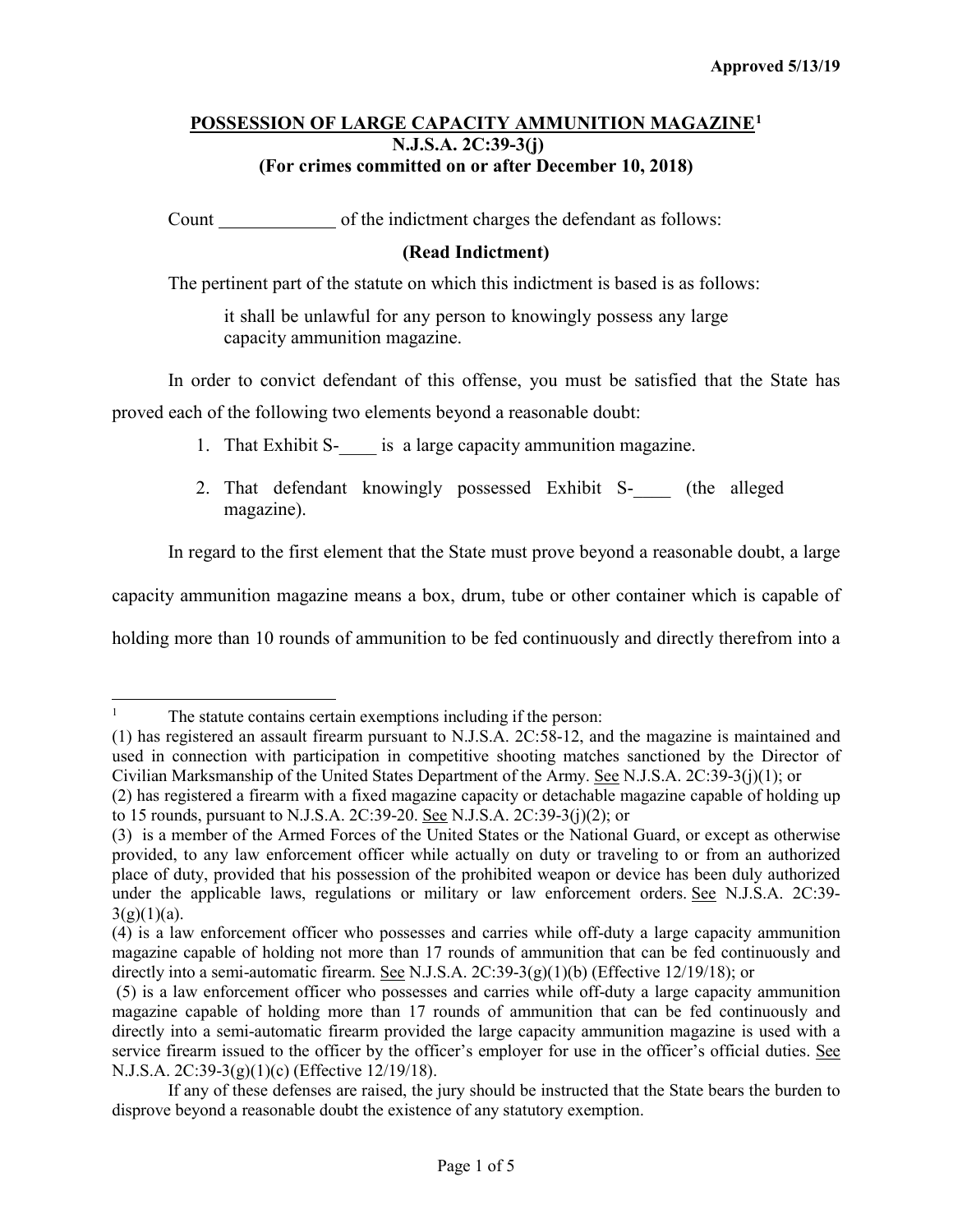semi-automatic firearm. The term shall not include an attached tubular device which is capable of holding only .22 caliber rimfire ammunition.[2](#page-1-0)

A semi-automatic firearm is defined as a firearm which fires a single projectile for each single pull of the trigger and is self-reloading or automatically chambers a round, cartridge, or bullet. $3$ 

The second element that the State must prove beyond a reasonable doubt is that the defendant knowingly possessed S- \_\_\_\_\_ in evidence. The word "possess" as used in criminal statutes signifies a knowing, intentional control of a designated thing, accompanied by a knowledge of its character.

A person acts knowingly with respect to the nature of his/her conduct or the attendant circumstances if he/she is aware that the conduct is of that nature or that such circumstances exist or the person is aware of a high probability of their existence. A person acts knowingly with respect to a result of the conduct if he/she is aware that it is practically certain that the conduct will cause a result. "Knowing," "with knowledge," or equivalent terms have the same meaning.

Knowledge is a condition of the mind. It cannot be seen. It can only be determined by inference from defendant's conduct, words or acts. A state of mind is rarely susceptible of direct proof but must ordinarily be inferred from the facts. Therefore, it is not necessary that the State produce witnesses to testify that an accused said that he/she had a certain state of mind when he/she did a particular thing. It is within your power to find that such proof has been furnished beyond a reasonable doubt by inference which may arise from the nature of his/her acts and conduct and from all he/she said and did at the particular time and place and from all surrounding circumstances established by the evidence.

<span id="page-1-0"></span><sup>&</sup>lt;sup>2</sup> N.J.S.A. 2C:39-1(y).

<span id="page-1-1"></span>N.J.S.A. 2C:39-1(x).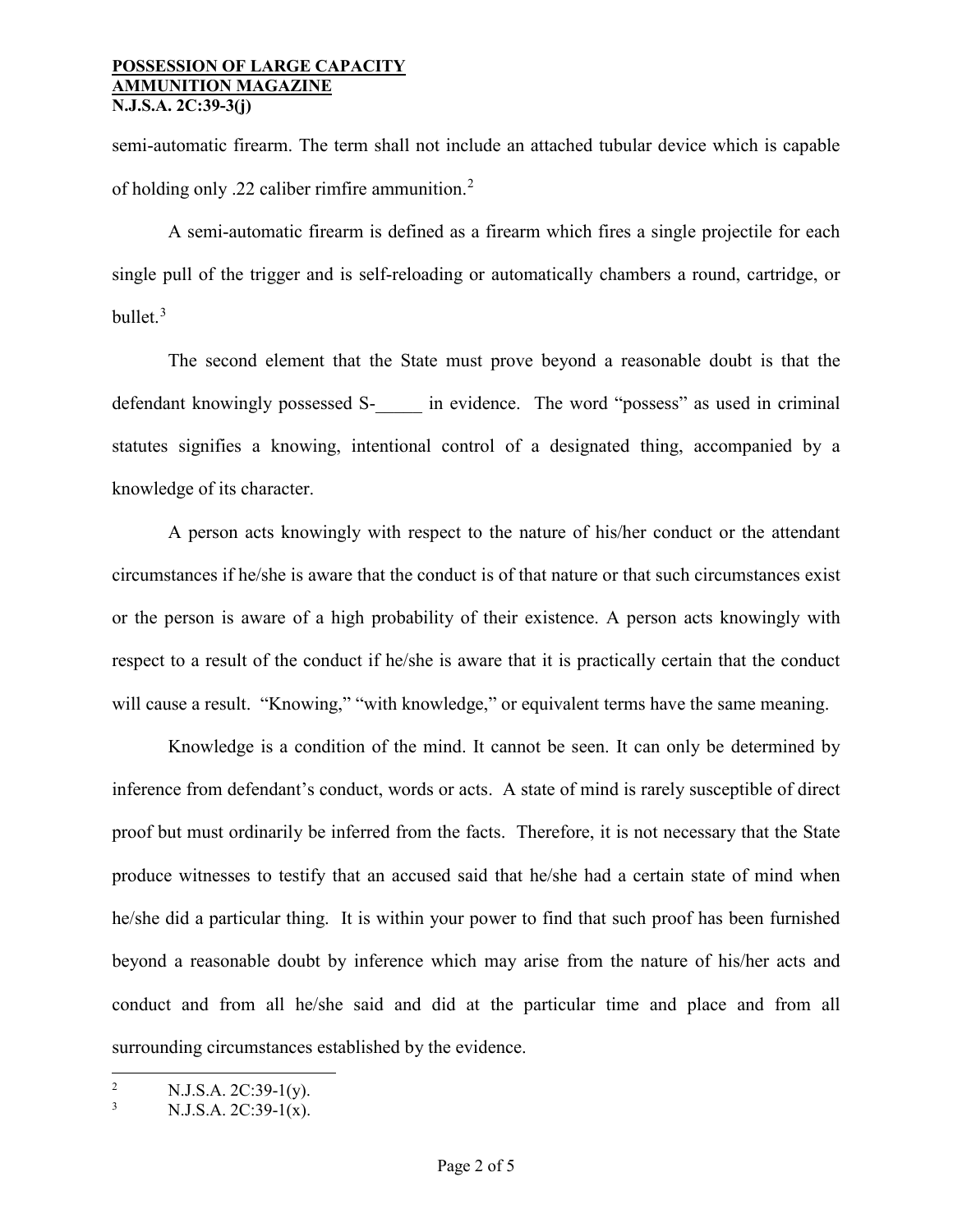Thus, [defendant] must know or be aware that he/she possessed the item, here the item alleged to be a large capacity ammunition magazine. The State [is] not required to prove that, at the time that he/she knowingly possessed the magazine that the defendant also knew that it was a large capacity ammunition magazine.<sup>[4](#page-2-0)</sup>

Defendant's possession cannot merely be a passing control that is fleeting or uncertain in its nature. In other words, to "possess" within the meaning of the law, the defendant must knowingly procure or receive the item possessed or be aware of his/her control thereof for a sufficient period of time to have been able to relinquish his/her control if he/she chose to do so.

# **[Choose Appropriate]**

# **ACTUAL POSSESSION**

A person is in actual possession of a particular article or thing when he/she knows what it is; that is, the person has knowledge of its character and second, knowingly has it on his/her person at a given time.

## **CONSTRUCTIVE POSSESSION**

The law recognizes that possession may be constructive instead of actual. A person who, with knowledge of its character, knowingly has direct physical control over a thing, at a given time, is in actual possession of it.

Constructive possession means possession in which the possessor does not physically have the item on his/her person but is aware that the item is present and is able to and has the intention to exercise control over it. So, someone who has knowledge of the character of an item and knowingly has both the power and the intention at a given time to exercise control over it,

<span id="page-2-0"></span>See State v. Reininger, 430 N.J. Super. 517, 538 (App. Div.), certif. denied, 216 N.J. 367 (2013), cert. denied, 572 U.S. 1088 (2014). See also State v. Smith, 197 N.J. 325, 338 (2009).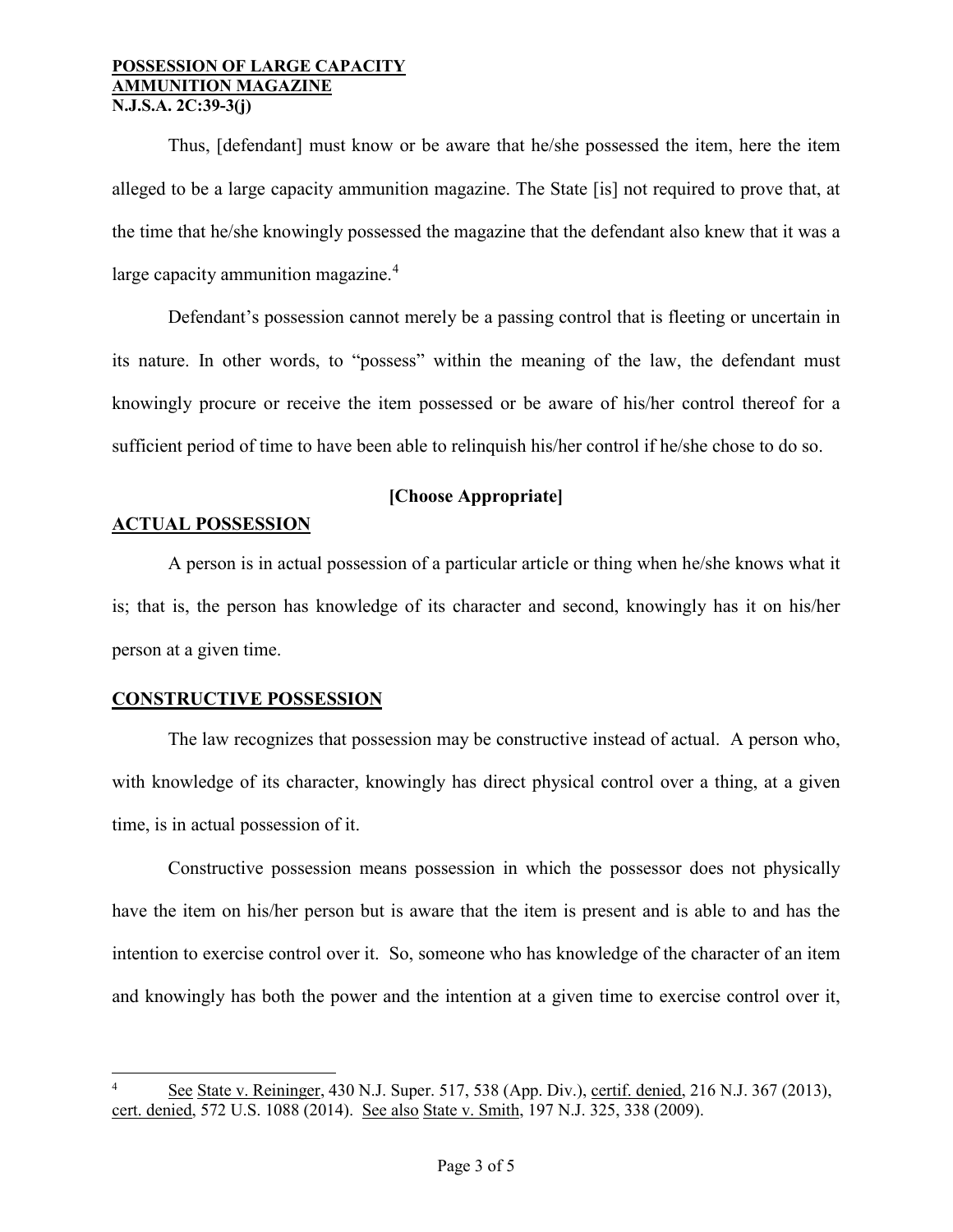either directly or through another person or persons, is then in constructive possession of that item.

## **JOINT POSSESSION**

The law recognizes that possession may be sole or joint. If one person alone has actual or constructive possession of a thing, possession is sole. If two or more persons share actual or constructive possession of a thing, possession is joint; that is, if they knowingly share control over the article.

# **[MERE PRESENCE – Read if Appropriate[5\]](#page-3-0)**

Defendant's mere presence at or near a place where [contraband] is/are discovered is not in itself, without more, proof beyond a reasonable doubt that defendant was in constructive possession of [that contraband]. It is, however, a circumstance to be considered with the other evidence in determining whether the State has proven possession of the [contraband] beyond a reasonable doubt.

Where defendant is one of the persons found in the area where [contraband] is/are discovered, you may not conclude, without more, that the State has proven beyond a reasonable doubt that he/she had possession of the [contraband] unless there are other circumstance(s) tending to permit such an inference to be drawn.<sup>[6](#page-3-1)</sup> Such evidence can include, but is not limited to [choose as appropriate]: placement and accessibility of the [contraband]; defendant's access to and connection with the place where the [contraband] was/were found; his/her proximity to the place where the [contraband] was/were found; his/her demeanor when confronted by police after the [contraband] was/were found; whether defendant made any inculpatory statements after the

 <sup>5</sup> <sup>5</sup> State v. Randolph, 228 N.J. 566, 590-93 (2017).

<span id="page-3-1"></span><span id="page-3-0"></span><sup>6</sup> State v. Jackson, 326 N.J. Super. 276, 280 (App. Div. 1999); See State v. Brown, 80 N.J. 587, 593 (1979) and State v. Sapp, 71 N.J. 476 (1976), rev'g on dissent 144 N.J. Super. 455, 460 (1975).